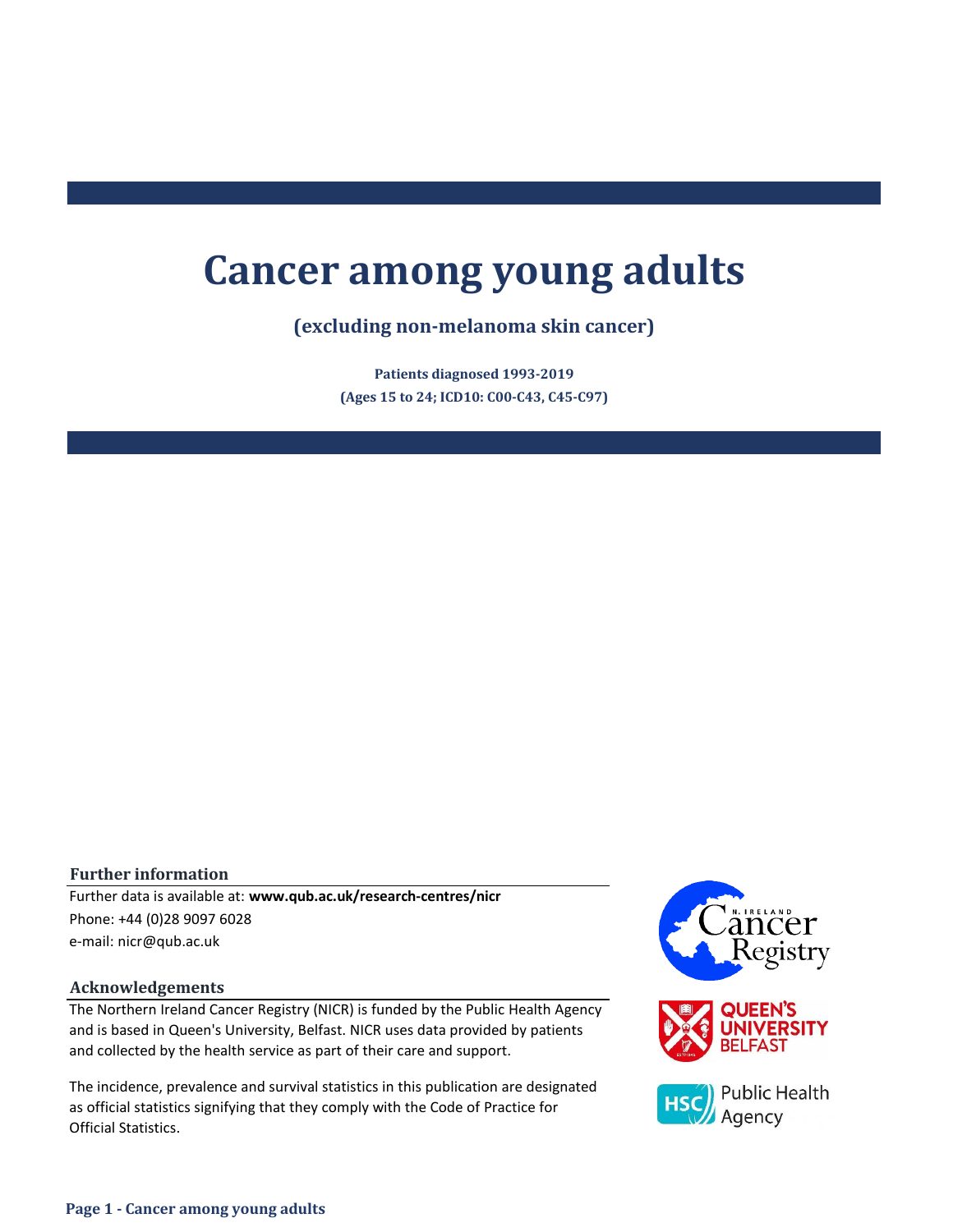▪ During 2010-2019 there were 29 male and 32 female cases of cancer (ex NMSC) diagnosed among young adults (ages 15 to 24) each year.

▪ Cancer (ex NMSC) among young adults made up 0.6% of all male, and 0.7% of female cancers (ex NMSC) from all age groups.

## **Incidence by year of diagnosis** *- Cancer among young adults, Cases in 1995-2019*

▪ The number of cases of cancer (ex NMSC) among young adults decreased by 9.4% among males and increased by 10.3% among females between 2000-2009 and 2010-2019.





## **Trends in age-standardised incidence rates** *- Cancer among young adults, Cases in 1995-2019*

▪ Among men aged 15-24 age-standardised incidence rates of cancer (ex NMSC) decreased by 5.1% from 25.5 per 100,000 person years in 2000-2009 to 24.2 cases per 100,000 persons years in 2010-2019. This difference was not statistically significant.

▪ Among women aged 15-24 age-standardised incidence rates of cancer (ex NMSC) increased by 12.7% from 24.5 per 100,000 person years in 2000-2009 to 27.6 cases per 100,000 persons years in 2010-2019. This difference was not statistically significant.



*Note: Annual averages have been rounded to the nearest integer. Sums of numbers in table rows or columns may thus differ slightly from the given total. NMSC: Non-melanoma skin cancer*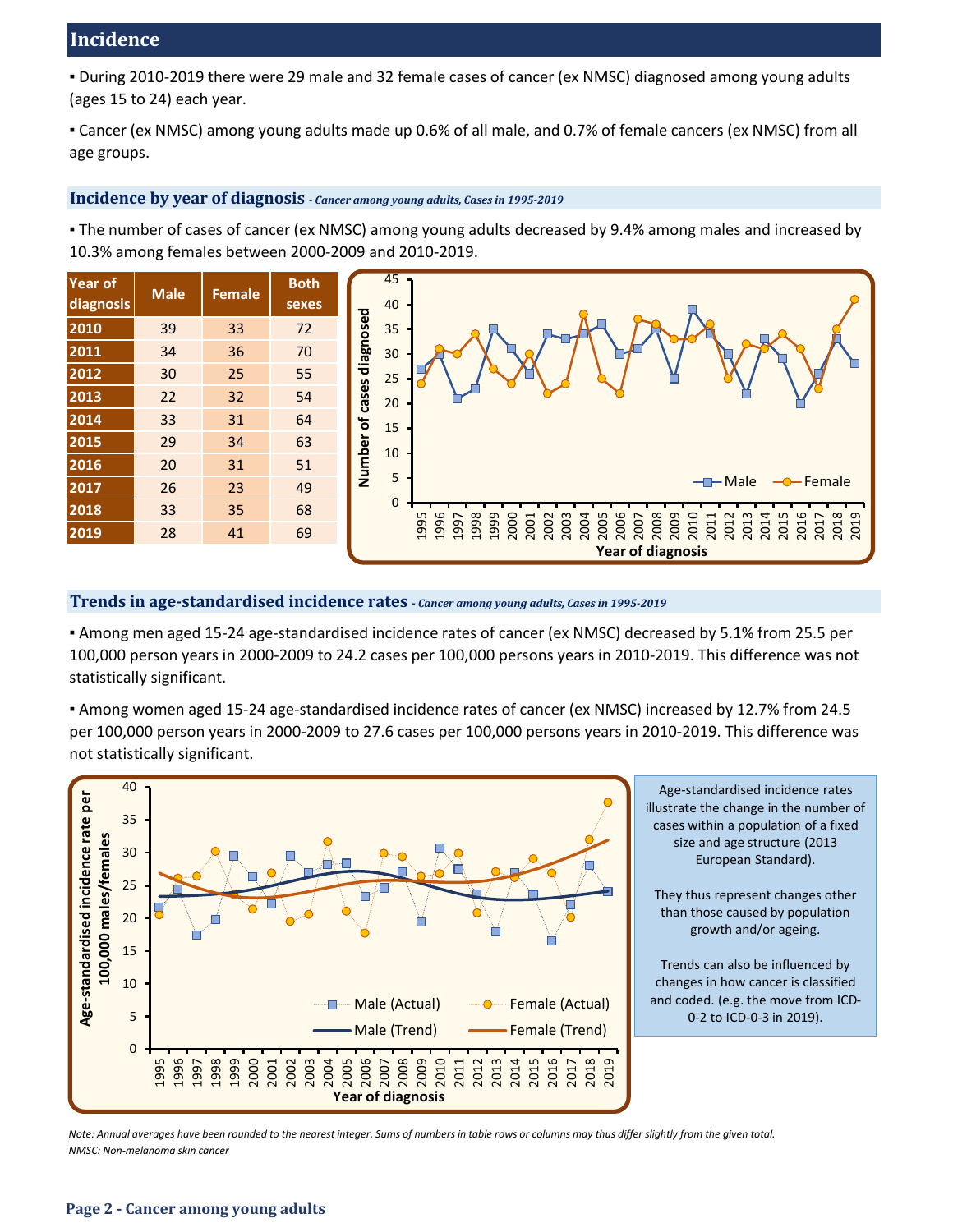### **Incidence by cancer type** *- Cancer among young adults, Cases in 2010-2019*

The most common cancer types among young adults aged 15-24 (excluding NMSC), were lymphomas and reticuloendothelial neoplasms (22.6%), germ cell tumours, trophoblastic tumours, and neoplasms of gonads (16.7%) and malignant melanoma (13.0%).



#### **Incidence by deprivation quintile** *- Cancer among young adults, Cases in 2010-2019*

The annual number of cases during 2010-2019 varied in each deprivation quintile due to variations in population size and age.

After accounting for these factors, incidence rates:

 ▪ in the most socio-economically deprived areas did not vary significantly from the NI average.

 ▪ in the least socio-economically deprived areas did not vary significantly from the NI average.

| <b>Deprivation quintile</b>        | Average cases per year |               |                   |  |  |  |
|------------------------------------|------------------------|---------------|-------------------|--|--|--|
|                                    | <b>Male</b>            | <b>Female</b> | <b>Both sexes</b> |  |  |  |
| <b>Least deprived (Quintile 1)</b> | 6                      | 6             | 12                |  |  |  |
| <b>Quintile 2</b>                  | 7                      | 7             | 14                |  |  |  |
| <b>Quintile 3</b>                  | 6                      | 8             | 15                |  |  |  |
| <b>Quintile 4</b>                  | 6                      | 5             | 11                |  |  |  |
| <b>Most deprived (Quintile 5)</b>  | 5                      | 6             | 10                |  |  |  |
| <b>Northern Ireland</b>            | 29                     | 32            | 62                |  |  |  |



Standardised incidence ratios compare incidence rates in each deprivation quintile with the Northern Ireland incidence rate.

A value above 100 means that incidence rates in that deprivation quintile are greater than the Northern Ireland average.

This measure takes account of population size and age structure. Differences are thus not a result of these factors.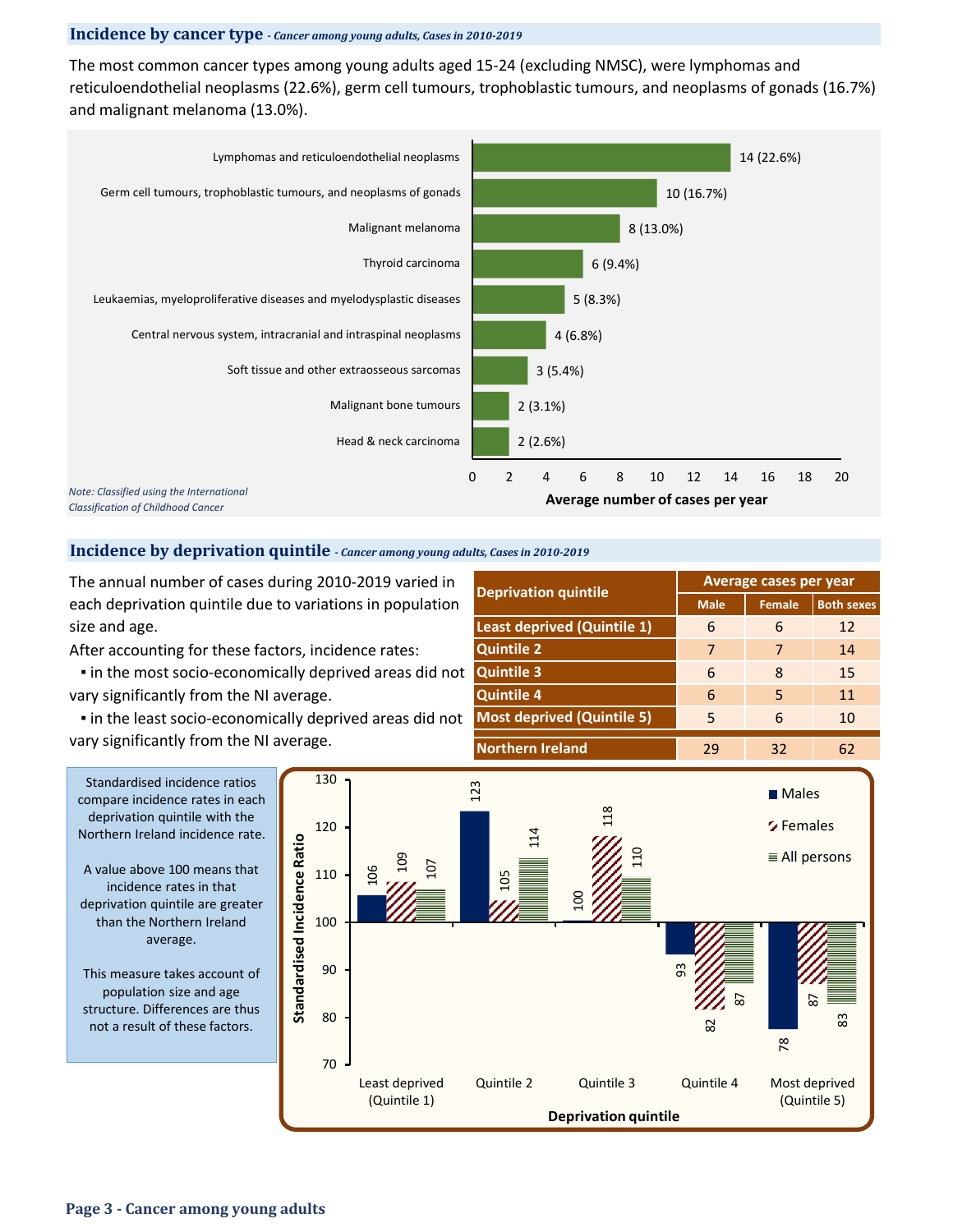## **Incidence by Health and Social Care Trust (HSCT)** *- Cancer among young adults, Cases in 2010-2019*

The annual number of cases during 2010-2019 varied in each HSCT due to variations in population size and age.

After accounting for these factors, incidence rates:

- **.** in Belfast HSCT did not vary significantly from the NI average.
- **.** in Northern HSCT did not vary significantly from the NI average.
- in South-Eastern HSCT did not vary significantly from the NI average.
- **.** in Southern HSCT did not vary significantly from the NI average.
- **.** in Western HSCT did not vary significantly from the NI average.



**Male Female Both sexes** 6 7 13 6 8 14 7 5 12 5 7 12 5 5 10 29 32 62 **Western HSCT Health and Social | Average cases per year Care Trust Belfast HSCT Southern HSCT Northern Ireland Northern HSCT South-Eastern HSCT**

> Standardised incidence ratios compare incidence rates in each HSC Trust with the Northern Ireland incidence rate.

A value above 100 means that incidence rates in that HSC Trust are greater than the NI average.

This measure takes account of population size and age structure. Differences are thus not a result of these factors.

Data for Local Government Districts and Parliamentary Constituencies are available at www.qub.ac.uk/researchcentres/nicr

# **Survival**

▪ 93.7% of patients aged 15-24 were alive one year and 83.6% were alive five years from a cancer (ex NMSC) diagnosis in 2005-2014. (observed survival)

▪ Net survival, which removes the effect of deaths from causes unrelated to cancer, was 93.7% one year and 83.9% five years from a cancer (ex NMSC) diagnosis among those aged 15-24 in 2005-2014.

**One-year Five-years One-year Five-years Male** 92.9% 81.8% 93.0% 82.1% 94.4% 85.5% 94.5% 85.6% 93.7% 83.6% 93.7% 83.9% **Gender Both sexes Net survival** 85.6% among women. **Observed survival Female**

▪ Five-year net survival for patients aged 15-24 and diagnosed in 2005-2014 was 82.1% among men and

Observed survival is the proportion of patients still alive one/five years after diagnosis. However, in this measure patients may have died from causes unrelated to their cancer.

Net survival is the proportion of patients who would survive if the patient could not die from causes unrelated to their cancer. This measure is more typically used in studies of cancer survival.

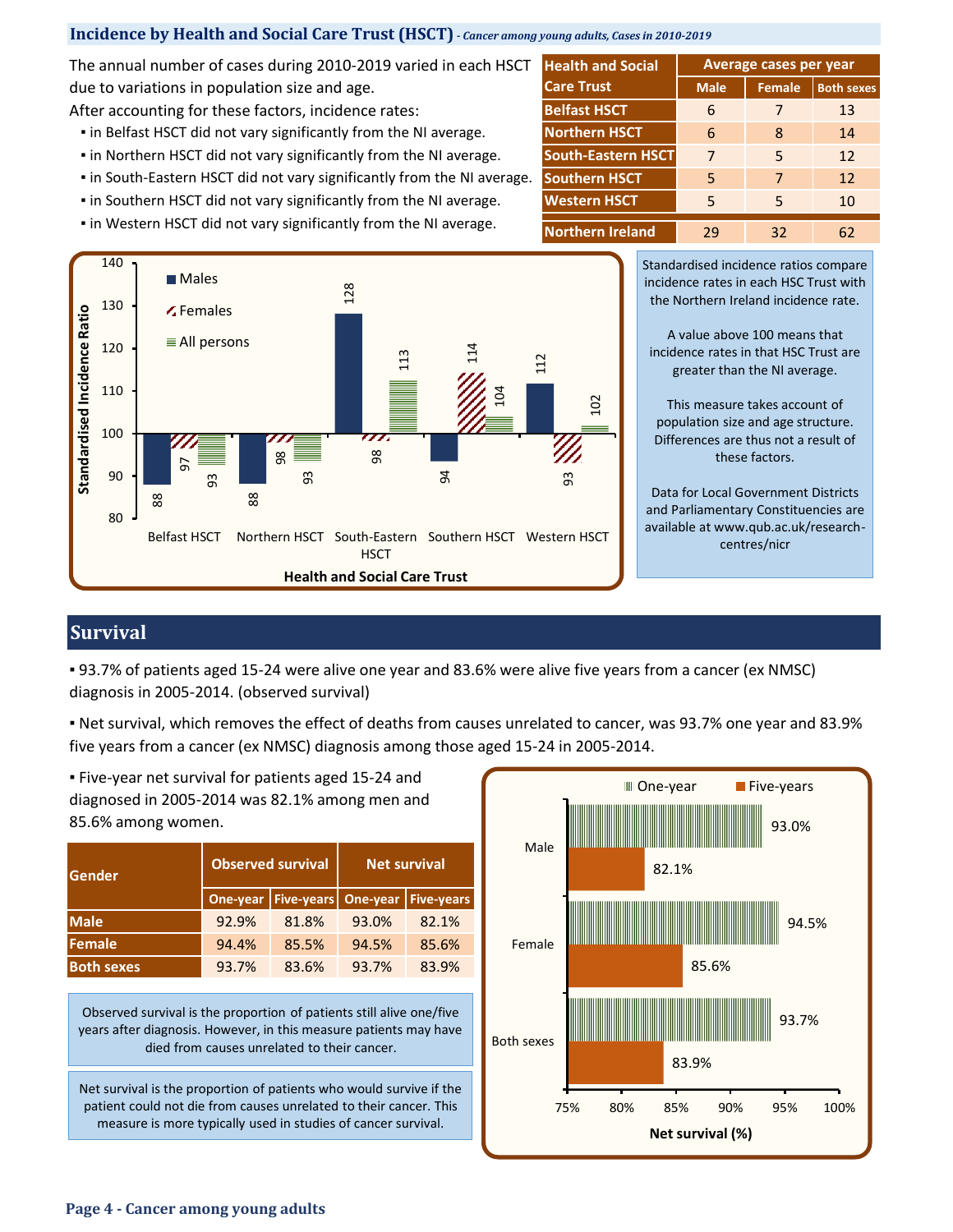#### **Trends in survival** *- Cancer among young adults, Patients diagnosed in 1995-2014*

▪ Among men aged 15-24 five-year net survival from cancer (ex NMSC) increased from 73.2% in 1995-2004 to 82.1% in 2005-2014. This difference was not statistically significant.

▪ Among women aged 15-24 five-year net survival from cancer (ex NMSC) increased from 81.0% in 1995-2004 to 85.6% in 2005-2014. This difference was not statistically significant.



#### **Survival by cancer type** *- Cancer among young adults, Patients diagnosed in 2005-2014*

▪ Five-year net survival for patients diagnosed in 2005-2014 ranged from 100.0% for thyroid carcinoma to 44.1% for soft tissue and other extraosseous sarcomas.

**In particular five-year net survival** for the most common cancer types was 91.1% for lymphomas and reticuloendothelial neoplasms, 95.8% for germ cell tumours, trophoblastic tumours, and neoplasms of gonads and 96.3% for malignant melanoma.

*Note: Classified using the International Classification of Childhood Cancer. Survival only calculated for cancer types with more than 10 cases.*

# **Prevalence**

▪ At the end of 2019, there were 553 young adults (Males: 277; Females: 276) living with cancer (ex NMSC) who had previously been diagnosed with the disease.

| <b>Prevalence type</b> | Male <sup>'</sup> |     | Female   Both sexes |  |  |
|------------------------|-------------------|-----|---------------------|--|--|
| 10-year prevalence     | 153               | 163 | 316                 |  |  |
| Complete prevalence    | 277               | 276 | 553                 |  |  |

. While complete prevalence figures are quoted for cancer patients who were still young adults at the end of 2019, there are additional cancer survivors who were diagnosed with cancer as young adults, but are now aged 25 and over.

10-year prevalence refers to the number of cancer survivors who were alive at the end of 2019 and had been diagnosed with their cancer in the previous 10 years (i.e. 2009-2019).

▪ In total there were, 510 cancer (ex NMSC) patients diagnosed at ages 15-24 during 2010-2019 who were still alive at the end of 2019 (and aged up to 34), while there were 1,091 cancer patients (ex NMSC) diagnosed at ages 15-24 during 1995-2019 who were still alive (and aged up to 49) at the end of 2019.

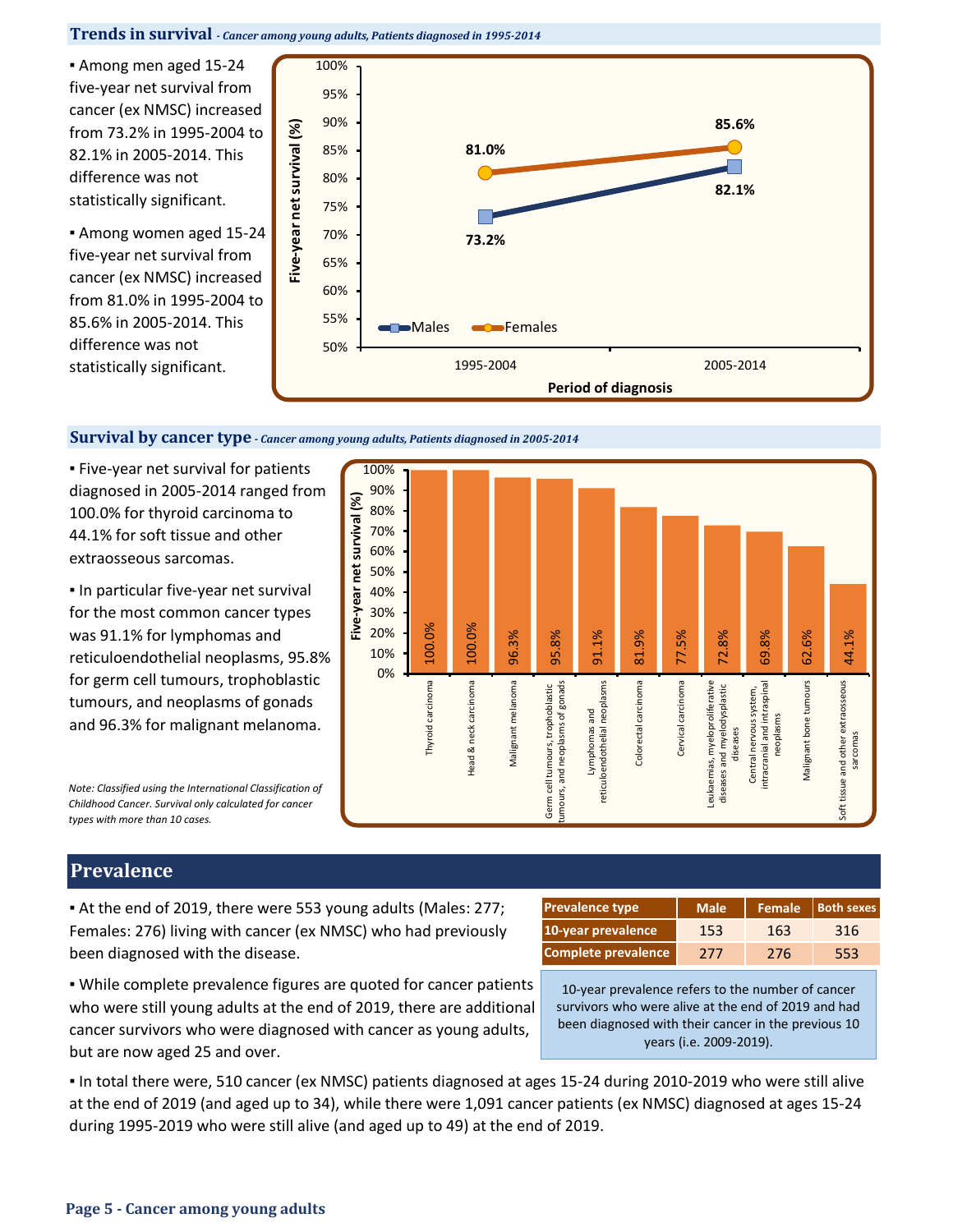#### **Complete prevalence by cancer type** *- Cancer among young adults, Patients alive at end of 2019*



## **Trends in 10-year prevalence** *- Cancer among young adults, Patients alive at end of each year from 2010-2019*

▪ The number of survivors from cancer (ex NMSC) aged 15-24 who had been diagnosed within the previous ten years increased by 6.8% from 296 survivors in 2009 to 316 survivors in 2019.

|                   |     |     |     |     |     |     |     |     | 2010   2011   2012   2013   2014   2015   2016   2017   2018 | 2019 |
|-------------------|-----|-----|-----|-----|-----|-----|-----|-----|--------------------------------------------------------------|------|
| <b>Both sexes</b> | 329 | 338 | 325 | 305 | 303 | 301 | 286 | 281 | 308                                                          | 316  |

# **Mortality**

During 2010-2019 there were 4 male and 4 female deaths among young adults from cancer (ex NMSC) each year.

## **Deaths by year of death** *- Cancer among young adults, Deaths in 2010-2019*

▪ Among young adults aged 15-24 the number of deaths from cancer (ex NMSC) decreased by 33.3% from an annual average of 12 deaths in 2000-2009 to 8 deaths in 2010-2019.

|                   | 2010   2011   2012   2013   2014   2015   2016   2017   2018   2019 <sup> </sup> |  |  |  |  |  |
|-------------------|----------------------------------------------------------------------------------|--|--|--|--|--|
| <b>Both sexes</b> |                                                                                  |  |  |  |  |  |

#### **Trends in age-standardised mortality rates** *- Cancer among young adults, Deaths in 1995-2019*

▪ Among young adults aged 15-24 the age-standardised mortality rates from cancer (ex NMSC) decreased by 29.2% between 2000-2009 and 2010-2019 from 4.8 to 3.4 deaths per 100,000 persons years. This difference was not statistically significant.



Mortality data are provided by the Northern Ireland General Registrar Office via the Department of Health.

Counts of the number of deaths are based upon the year that death occurred, and upon the primary cause of death only.

Age-standardised mortality rates remove changes over time caused by population growth and/or ageing.